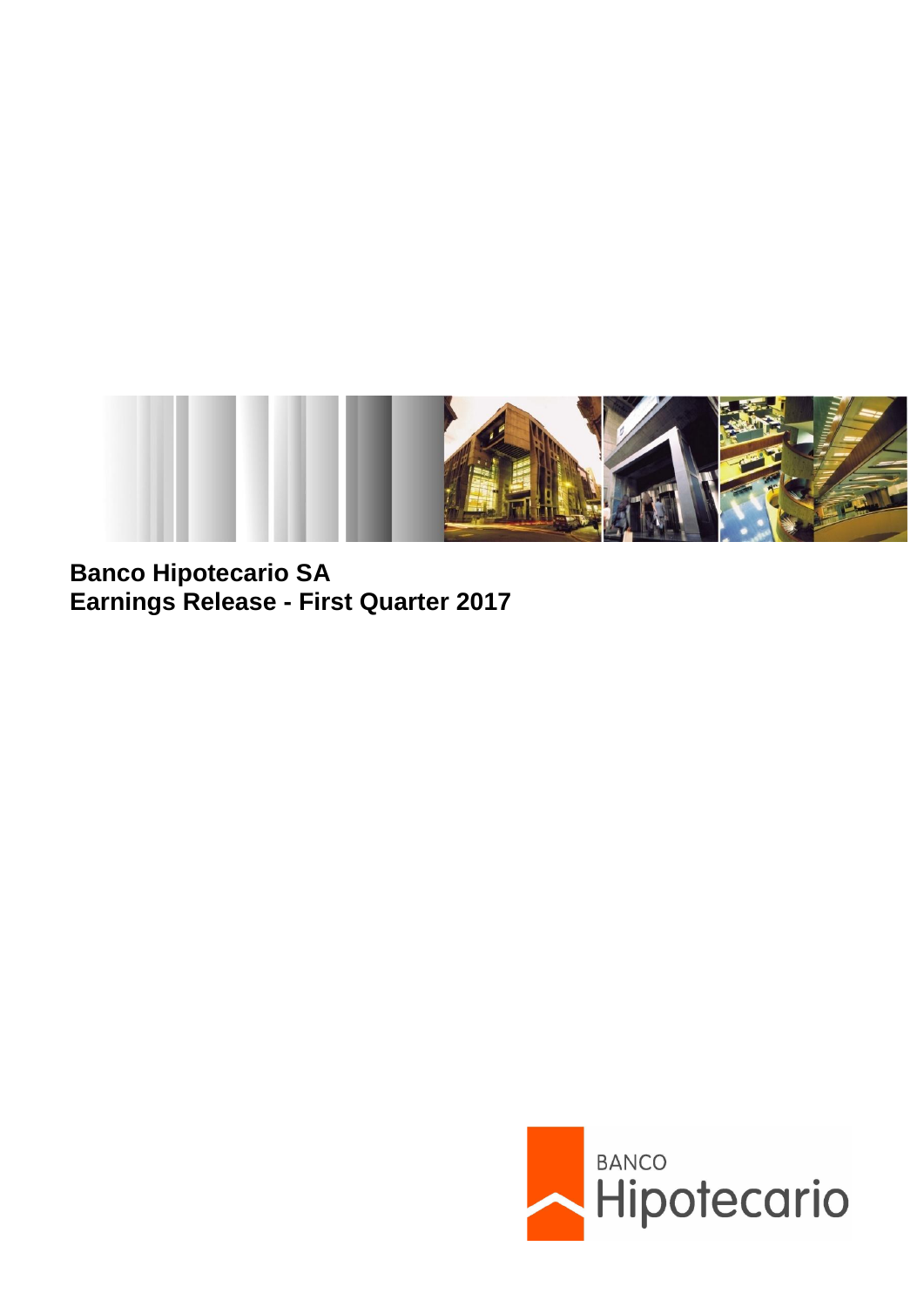## Banco Hipotecario cordially invites you to participate in its First Quarter 2017 conference call

# **Friday, May 12, 2017, 10:00P ET**

If you would like to participate, please call:

USA: (800) 230-1074 International: (612) 288-0340 PIN # 423733

Slideshow available at:

<https://www.webcaster4.com/Webcast/Page/970/21083>

Preferably 10 minutes before the call is due to begin. The conference will be in English.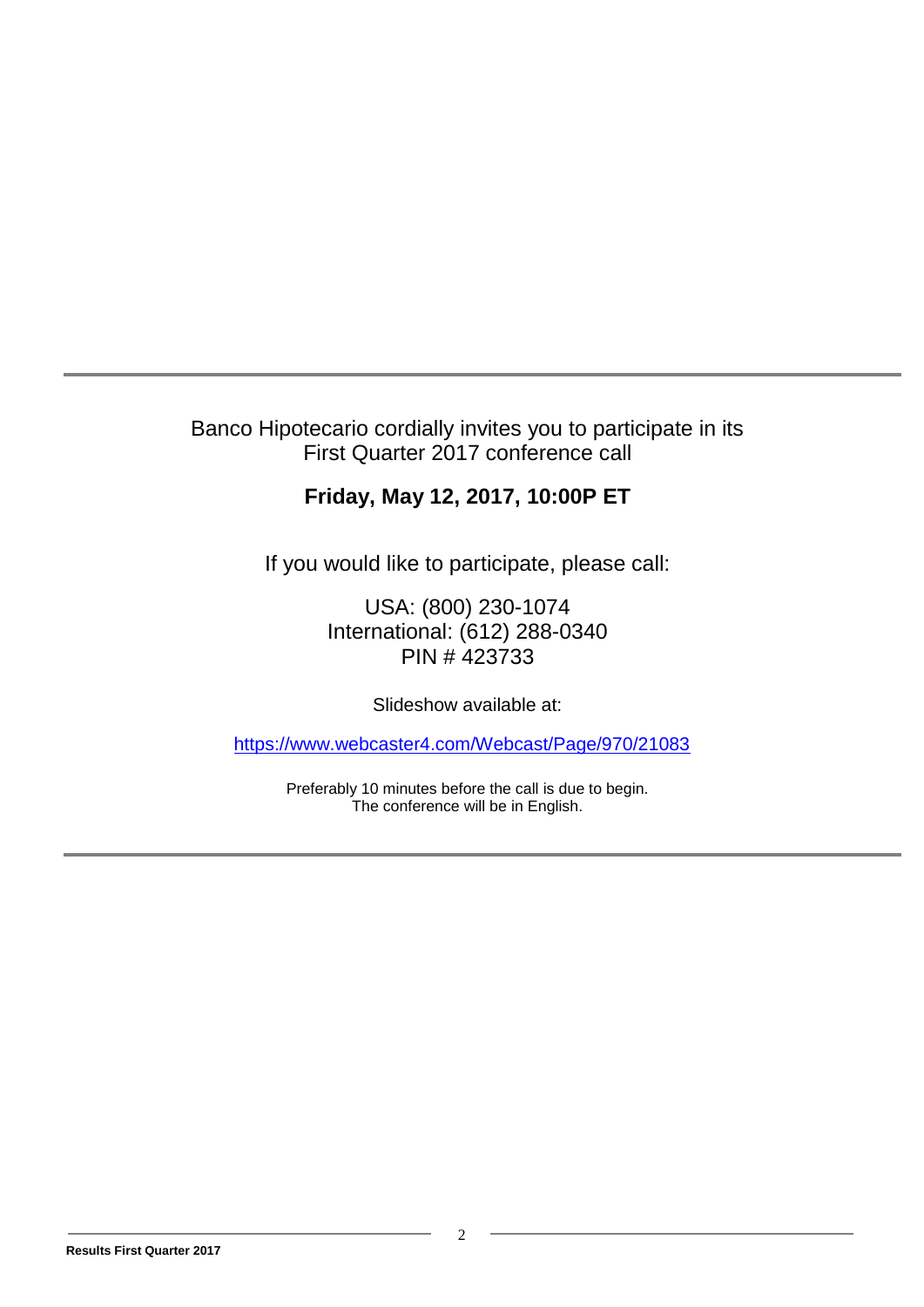

**Contacts**: **Tomás Godino Nicolás Giancola** Capital Markets Tel. (54-11) 4347- 5122/5782 Fax (54-11) 4347-5874 Buenos Aires, Argentina **[tgodino@hipotecario.com.ar](mailto:tgodino@hipotecario.com.ar) nfgiancola@hipotecario.com.ar**

**Manuel Herrera** CEO Tel. (54-11) 4347-5116 Buenos Aires, Argentina

## **Banco Hipotecario SA reports First Quarter 2017 consolidated results**

*Highlights Executive Summary*

- Net income for the first quarter was Ps. 252.7 million, 85.3% and 9.7% higher than last quarter and same quarter of previous year, respectively.
- Net financial margin for the quarter was Ps. 818.5 million, compared to Ps. 776.0 million of last quarter and Ps. 760.1 million of same quarter of last year.
- Net income from services for the quarter of Ps. 1,168.5 million increased 2.1% QoQ and 40.6% YoY.
- **Loans to the private sector increased 2.8% in the quarter and 39,8% YoY.**
- **Deposits increased 3.1% in the quarter and decreased 2.6% YoY. While financial debt** increased 3.4% QoQ and 113.3% YoY.
- **NPL** increased from 2.7% to 2.9% in the quarter, while coverage ratio was 86.3%. Provisions registered over minimum provisions required by the Central Bank for the quarter stood as 104.1%.
- Equity ratio of 11.2% compared to 13.5% of previous year.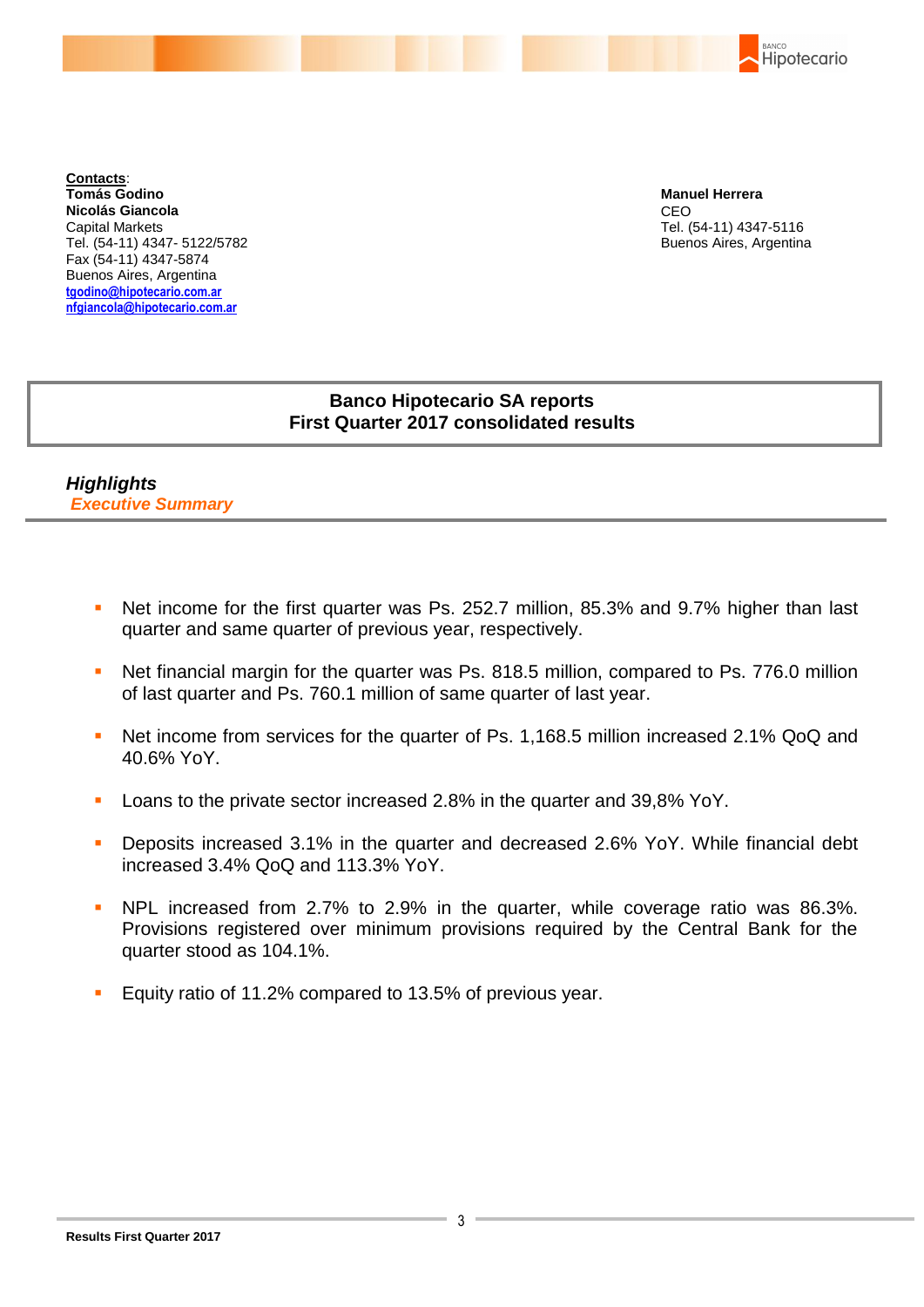## *Buenos Aires, May 10, 2017*

#### **I. Banco Hipotecario Consolidation**

Banco Hipotecario S.A. has consolidated line by line its balance sheet and income statement with the financial statements of its subsidiaries: BACS Banco de Crédito y Securitización SA, BH Valores SA, BHN Sociedad de Inversión SA and Tarshop SA.

### **II. First quarter 2017 consolidated results**

Net income for the first quarter was Ps. 252.7 million, compared to Ps. 136.4 million and Ps. 230.4 million from last quarter and same quarter of previous year, respectively, an 85.3% QoQ and a 9.7% YoY increase. Income before taxes was Ps. 362.5 million, compared to Ps. 273.7 million from last quarter and Ps. 343.8 million from same quarter of previous year, representing a 32.4% QoQ increase and 5.4% YoY increase.

Regarding profitability ratios, the ROA for the quarter was 1.9% compared to 1.3% from last quarter and 2.27% from previous year. ROE for the same periods was 16.4%, 10.7% and 16.6%, respectively.

|                                   |             | 3 month period ended | Change        |            |            |
|-----------------------------------|-------------|----------------------|---------------|------------|------------|
| (in thousands of pesos)           | 03/31/2017  | 12/03/2016           | 03/31/2016    | QoQ        | YoY        |
| <b>Financial income</b>           | 2,691,405   | 2,417,442            | 2,115,259     | 11.3%      | 27.2%      |
| Interests on private sector loans | 1,928,560   | 2,003,687            | 1,459,422     | $(3.7)\%$  | 32.1%      |
| <b>Trading and Position</b>       | 630,990     | 481,007              | 694,062       | 31.2%      | $(9.1)\%$  |
| Interests on public sector loans  | 2,006       | 1,980                | 6,835         | 1.3%       | $(70.7)\%$ |
| Differences on exchange rate      | 129,849     | (69, 232)            | (45,060)      | N/A        | N/A        |
| <b>Financial expenditure</b>      | (1,872,926) | (1,641,408)          | (1, 355, 134) | 14.1%      | 38.2%      |
| Capital Markets expenses          | (731, 689)  | (735, 430)           | (326, 933)    | $(0.5)\%$  | 123.8%     |
| Interests on deposits             | (565,085)   | (688, 772)           | (980, 142)    | $(18.0)\%$ | $(42.3)\%$ |
| Interests on other borrowings     | (42, 635)   | (74, 944)            | (42, 653)     | $(43.1)\%$ | $0.0\%$    |
| <b>Hedging transactions</b>       | (350, 767)  | 48,874               | 185,206       | N/A        | N/A        |
| Taxes                             | (182, 750)  | (191, 136)           | (190, 612)    | $(4.4)\%$  | $(4.1)\%$  |
| <b>Net financial margin</b>       | 818,479     | 776,034              | 760,125       | 5.5%       | 7.7%       |
| Provision for loan losses         | (175, 716)  | (156, 518)           | (98, 315)     | 12.3%      | 78.7%      |
| Net income from services          | 1,168,548   | 1,144,435            | 831,311       | 2.1%       | 40.6%      |
| Administrative expenses           | (1,373,030) | (1,447,199)          | (1, 117, 384) | (5.1)%     | 22.9%      |
| Miscellaneous income, net         | (46, 762)   | (21,665)             | (35, 951)     | 115.8%     | 30.1%      |
| <b>Minority Interests</b>         | (29,008)    | (21, 389)            | 4,051         | 35.6%      | N/A        |
| <b>Income before Taxes</b>        | 362,511     | 273,698              | 343,837       | 32.4%      | 5.4%       |
| Income Tax                        | (109, 815)  | (137, 343)           | (113, 458)    | $(20.0)\%$ | (3.2)%     |
| <b>Net income</b>                 | 252,696     | 136,355              | 230,379       | 85.3%      | 9.7%       |

Compared to previous quarter, financial income increased 11.3% mainly due to foreign exchange differences and trading and position, while financial expenses increased 14.1% mainly due to higher expenses on hedging transactions.

Compared to the same quarter of previous year, financial income increased 27.2% mainly due to higher interests on private sector loans, while financial expenses increased 38.2% mainly due to higher capital markets expenses and expenses on hedging transactions.

Net financial margin for the quarter was Ps. 818.5 million, compared to Ps. 776.0 million from previous quarter and Ps. 760.1 million from same quarter of previous year. Net financial margin over average assets for the same periods was 6.0%, 6.2% and 7.5%, respectively.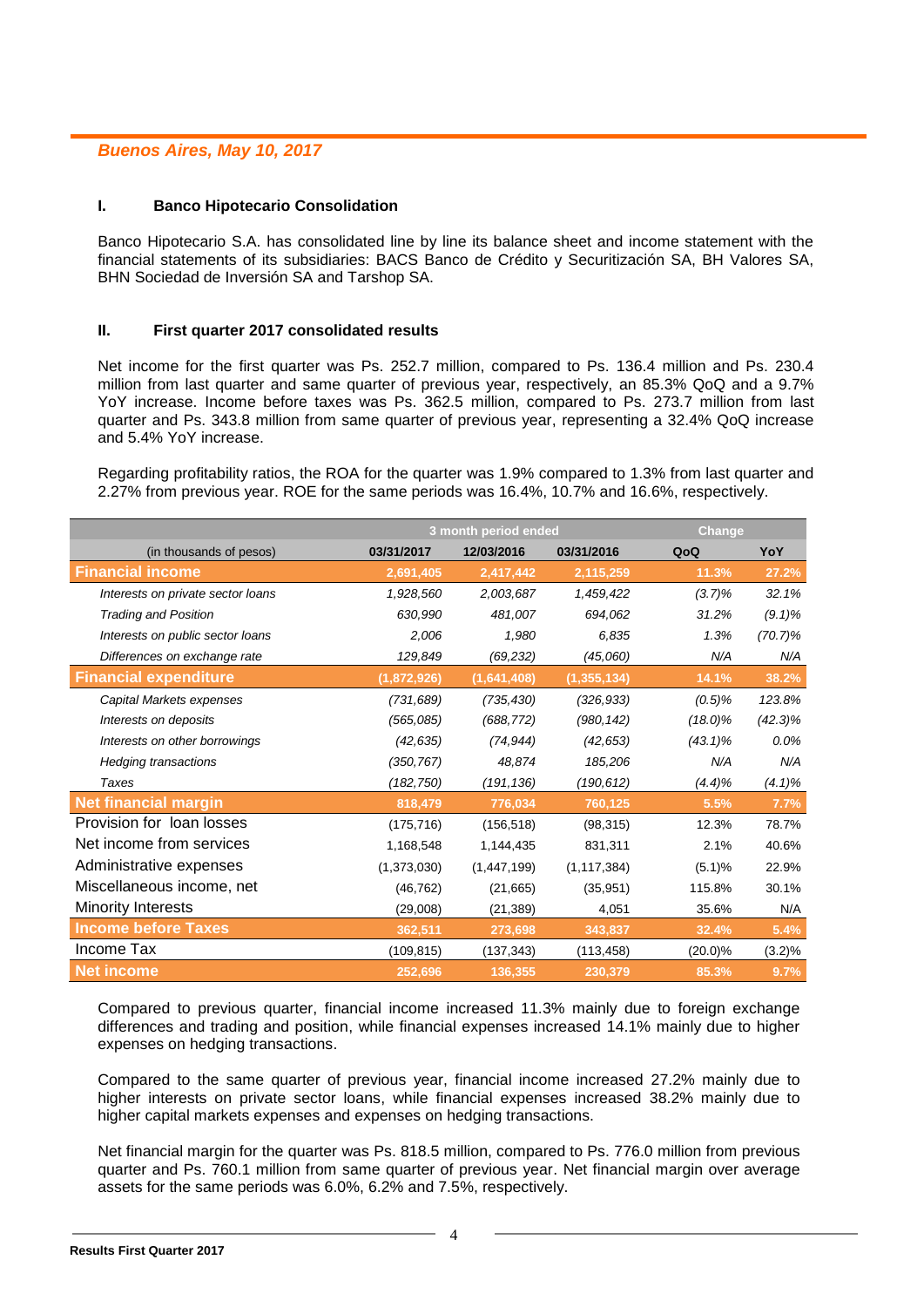

BANCO

Hipotecario

Operating income remained stable QoQ and increased 22.1% YoY, because of higher volume in our intermediation business. As a result of the business diversification interest on loans and gross income from services represented 48.8% and 35.2% of operating income, respectively.

> **Gross Operating Income** (Financial income plus gross income from services, in million of pesos)

|                      | 3,969.9              | 3,953.3            |  |
|----------------------|----------------------|--------------------|--|
| 3,238.4              |                      |                    |  |
|                      | 37.4%                | 35.2%              |  |
| 33.3%                | 12.1%                | 16.0%              |  |
| 21.4%                |                      |                    |  |
| 45.3%                | 50.5%                | 48.8%              |  |
| Mar 16               | Dec 16               | <b>Mar 17</b>      |  |
| Income from Services | Trading and Position | Interests on loans |  |

Additionally, net income from services increased 2.1% QoQ and 40.6% YoY mainly due to our insurance and credit card activity.



#### **Net income from services** (in million of pesos)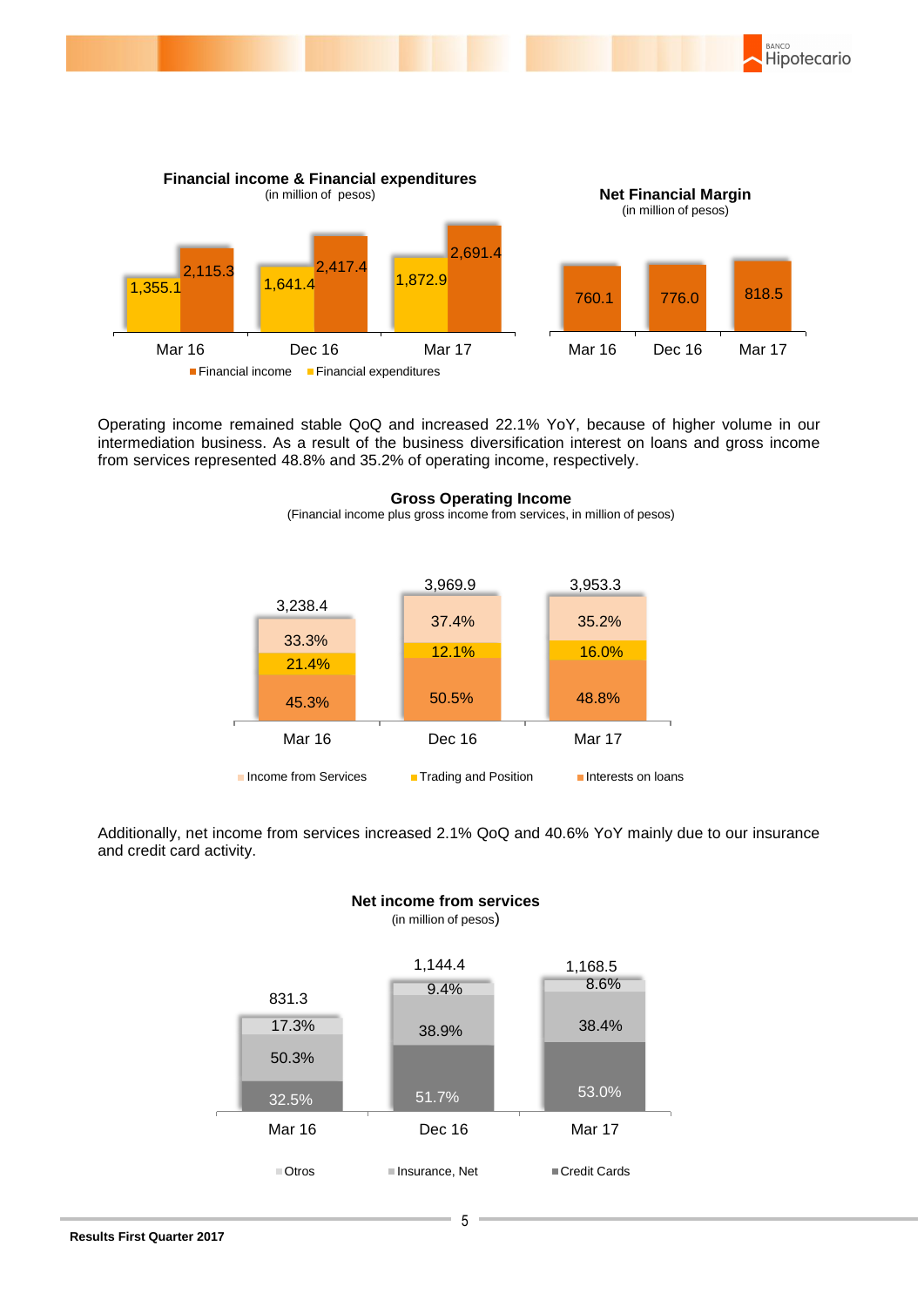

Private sector loan portfolio decreased 2.8% QoQ and increased 39.8% YoY mainly due to an increase of Ps. 5,500 million in consumer financing over the last twelve month period.



BH's private sector loan portfolio as of March 31, 2017 are composed of 76.3% of retail financing and housing loans (65.4% consumer and 10.9% housing) and 23.7% of corporate loans, providing a highly diversified client base.



Additionally, since 2012 BH acts as a trustee of Pro.Cre.Ar trust, which purposes is to originate mortgage loans for individual housing construction and the development of urbanistic projects. On this regards, as of March 31, 2017 the trust was composed as follows:

| Pro.Cre.Ar                           |            |
|--------------------------------------|------------|
| (in million of pesos)                | 03/31/2017 |
| Individual Ioans                     | 50,506.0   |
| Commitments to be disbursed          | 942.6      |
| <b>Sub - Total Individual loans</b>  | 51,448.6   |
| Urbanistic projects adjudicated      | 21,910.5   |
| <b>Total Commitments &amp; Loans</b> | 73,359.1   |
| 6                                    |            |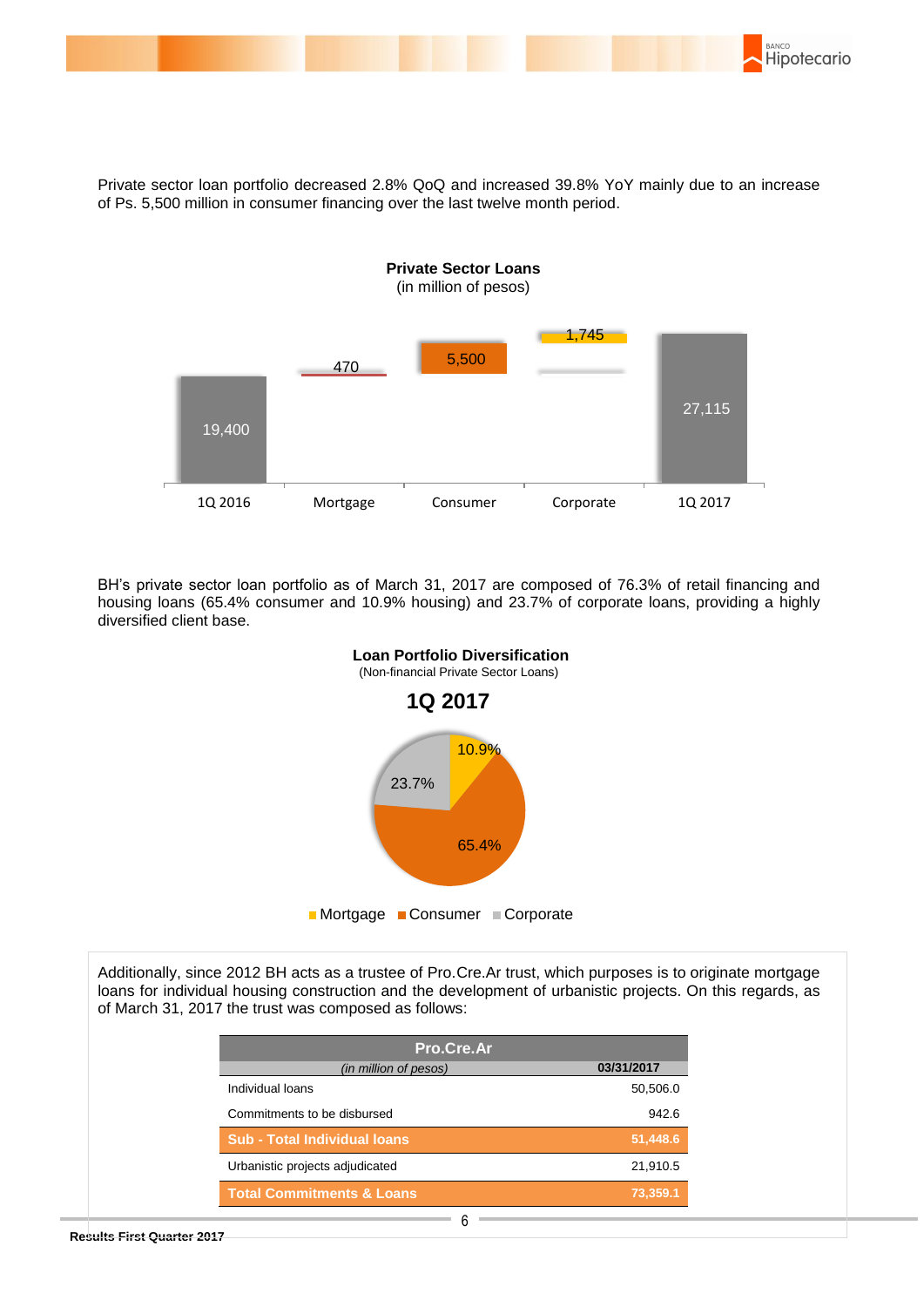

NPL increased from 2.7% to 2.9% in the quarter. Coverage ratio was 86.3%. Provisions registered over minimum provisions required by the Central Bank for the quarter stood as 104.1%.



Administrative expenses decreased 5.1% QoQ and increased 22.9% YoY, mainly as a result of salary adjustments. Efficiency ratio (defined as administrative expenses over net financial margin plus net income from services) was 69.1%, while coverage ratio (defined as net income from services over administrative expenses) was 85.1%.



Deposits increased 3.1% QoQ and decreased 2.6% YoY while financial debt increased 3.4% in the quarter and 113.3% in the year. On this regard, in 1Q 2017 the Bank has issued notes in local DCM for an amount of Ps. 1.0 billion.

7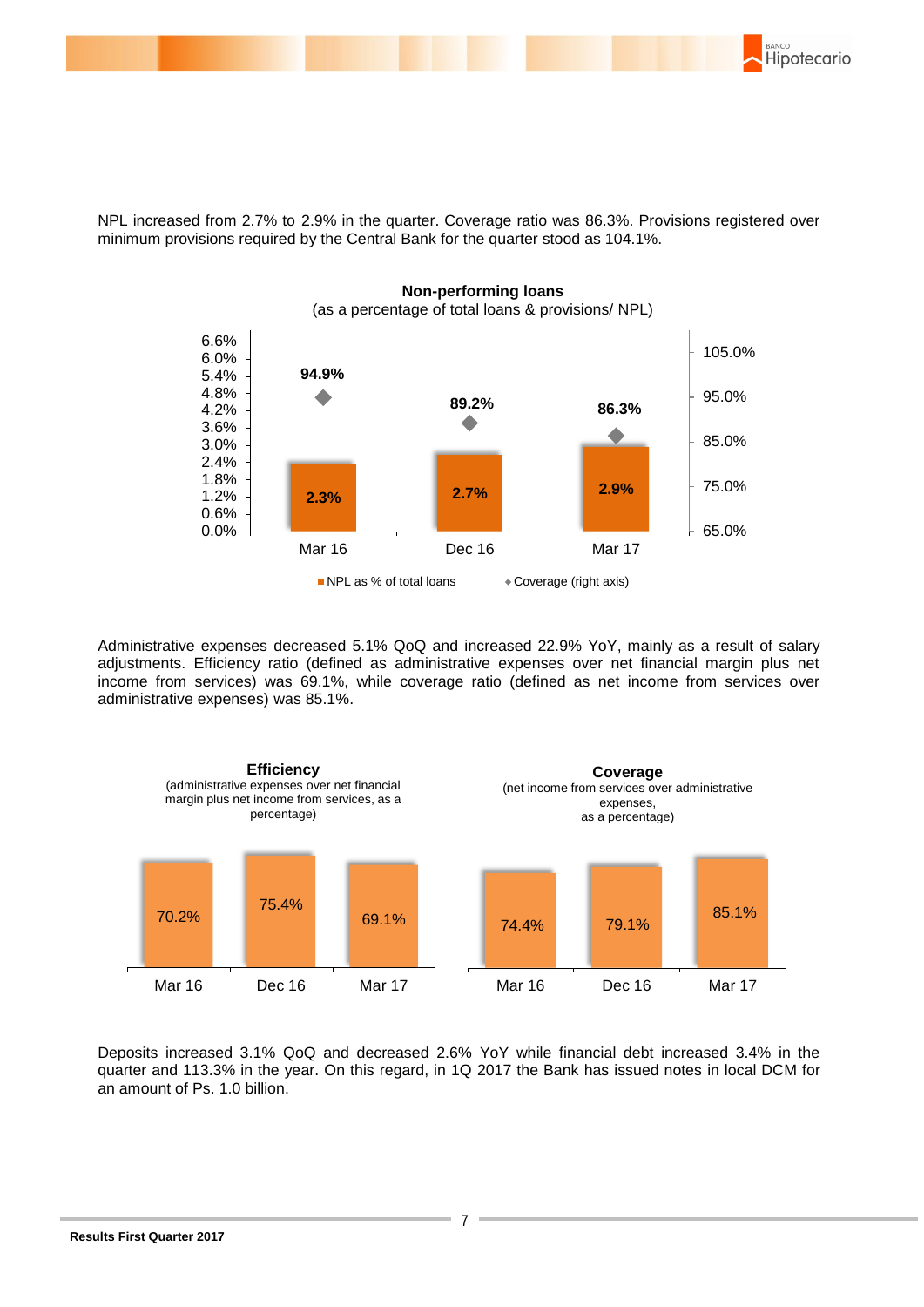



The Bank has an asset and liability structure with solvency levels of 11.2% which allows its growth strategy. On this regard, over the past years the Bank's strategy attempted to increase the participation of consumer and corporate loans in order to reduce the loans average life and increase floating rate assets.

#### **III. Comparative Consolidated Balance Sheet structure**

|                                             |            |            | As of      |            |            |
|---------------------------------------------|------------|------------|------------|------------|------------|
| (in thousands of pesos)                     | 03/31/2017 | 03/31/2016 | 03/31/2015 | 03/31/2014 | 03/31/2013 |
| Cash and due from banks                     | 2,338,458  | 4,066,635  | 2,996,122  | 2,655,537  | 2,028,322  |
| Government and private securities           | 11,329,800 | 8,246,681  | 5,450,902  | 3,649,777  | 3,200,403  |
| Loans                                       | 27,688,514 | 19,622,794 | 17,218,263 | 13,935,507 | 9,799,600  |
| Non-financial public sector                 | 148.578    | 41.091     | 101,371    | 139,702    | 92,047     |
| <b>Financial sector</b>                     | 424,847    | 181,701    | 307,357    | 298,256    | 346,466    |
| Non-financial private sector                | 27,851,244 | 19,862,303 | 17,218,803 | 13,816,984 | 9,643,588  |
| Advances                                    | 285,952    | 843,407    | 669,431    | 1,047,005  | 902,480    |
| Mortgage loans                              | 3,001,978  | 2,506,592  | 2,363,659  | 2,211,379  | 1,935,691  |
| <b>Documents</b>                            | 705,278    | 393,995    | 240,959    | 297,969    | 230,869    |
| Pledge loans                                | 202,895    | 412,504    | 399,065    | 42,440     | 43,024     |
| Personal loans                              | 5,323,225  | 2,946,199  | 2,402,533  | 1,934,896  | 1,264,209  |
| Credit cards                                | 12,756,413 | 9,443,353  | 7,510,877  | 5,535,278  | 3,714,368  |
| Other                                       | 5,369,477  | 3,102,691  | 3,432,916  | 2,612,414  | 1,477,042  |
| Interest accrued on uncollected             |            |            |            |            |            |
| loans                                       | 206,026    | 213,562    | 199,363    | 135,603    | 75,905     |
| Reserve for loan losses                     | (736, 155) | (462, 301) | (409, 268) | (319, 435) | (282, 501) |
| Other receivables from financial operations | 11,184,871 | 6,587,648  | 2,839,208  | 3,128,945  | 1,796,269  |
| Miscellaneous assets                        | 3,588,102  | 3,342,986  | 2,319,594  | 1,498,609  | 1,128,066  |
| <b>Total assets</b>                         | 56,129,745 | 41,866,744 | 30,824,089 | 24,868,375 | 17,952,660 |
|                                             |            |            |            |            |            |
| Deposits                                    | 19,580,629 | 20,099,415 | 16,916,791 | 13,180,382 | 10,009,741 |
| Other liabilities from financial operations | 27,267,831 | 13,169,373 | 6,836,842  | 5,996,935  | 3,436,298  |
| Miscellaneous liabilities                   | 2,684,364  | 2,844,840  | 2,473,379  | 1,574,424  | 899,969    |
| <b>Total liabilities</b>                    | 49,532,824 | 36,113,628 | 26,227,012 | 20,751,741 | 14,346,008 |
| Minority Interest                           | 287,993    | 81,837     | 66,043     | 67,277     | 69,279     |
| <b>Shareholders' equity</b>                 | 6,308,928  | 5,671,279  | 4,531,034  | 4,049,357  | 3,537,373  |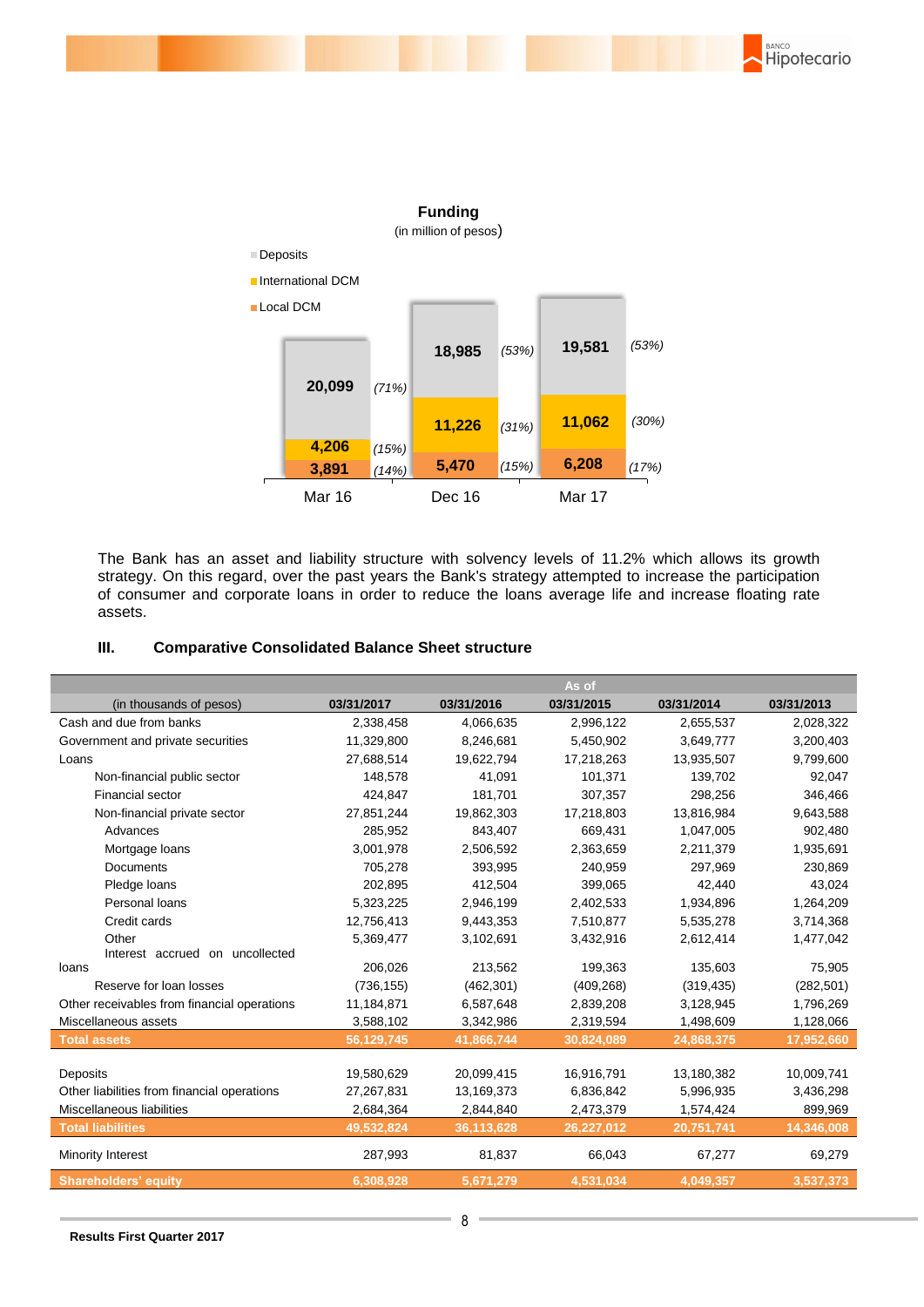|                                   | For the period ended |               |            |            |            |  |
|-----------------------------------|----------------------|---------------|------------|------------|------------|--|
| (in thousands of pesos)           | 03/31/2017           | 03/31/2016    | 03/31/2015 | 03/31/2014 | 03/31/2013 |  |
| <b>Financial income</b>           | 2,691,405            | 2,115,259     | 1,442,122  | 872,378    | 613,423    |  |
| Interests on private sector loans | 1,928,560            | 1,459,422     | 1,064,028  | 810,626    | 456,982    |  |
| <b>Trading and Position</b>       | 630,990              | 694,062       | 391,484    | 136,974    | 169,690    |  |
| Interests on public sector loans  | 2,006                | 6,835         | 4,535      | 8,690      | 4,428      |  |
| Differences on exchange rate      | 129,849              | (45,060)      | (17, 925)  | (83,912)   | (17, 677)  |  |
| <b>Financial expenditure</b>      | (1,872,926)          | (1, 355, 134) | (833, 943) | (184, 542) | (311, 115) |  |
| Capital Markets expenses          | (731, 689)           | (326, 933)    | (188, 755) | (122, 477) | (70, 990)  |  |
| Interests on deposits             | (565,085)            | (980, 142)    | (479, 071) | (356, 440) | (183, 488) |  |
| Interests on other borrowings     | (42, 635)            | (42, 653)     | (21, 978)  | (37, 100)  | (10, 720)  |  |
| <b>Hedging transactions</b>       | (350,767)            | 185,206       | (22,007)   | 442,601    | (1,693)    |  |
| Taxes                             | (182,750)            | (190, 612)    | (122,132)  | (111, 126) | (44,224)   |  |
| <b>Net financial margin</b>       | 818,479              | 760,125       | 608,179    | 687,836    | 302,308    |  |
| Provision for loan losses         | (175, 716)           | (98, 315)     | (94, 644)  | (79, 555)  | (66, 715)  |  |
| Net income from services          | 1,168,548            | 831,311       | 656,786    | 372,870    | 289,109    |  |
| Administrative expenses           | (1,373,030)          | (1, 117, 384) | (836, 750) | (604, 020) | (401, 231) |  |
| Miscellaneous income, net         | (46, 762)            | (35, 951)     | (44, 719)  | (57, 482)  | (13, 518)  |  |
| Minority Interests                | (29,008)             | 4,051         | 1,378      | 4,040      | (4,950)    |  |
| <b>Income before Taxes</b>        | 362,511              | 343,837       | 290,230    | 323,689    | 105,003    |  |
| Income Tax                        | (109, 815)           | (113, 458)    | (114, 149) | (121, 267) | (23, 615)  |  |
| <b>Net income</b>                 | 252,696              | 230,379       | 176,081    | 202,422    | 81,388     |  |

**BANCO**<br>Hipotecario

## **IV. Comparative 3 months period ended Consolidated Statement of Income**

## **V. Comparative 3 months period ended Consolidated Statement of Cash Flow and Cash Equivalents**

|                                                                | For the year ended <b>b</b> |             |             |            |            |  |
|----------------------------------------------------------------|-----------------------------|-------------|-------------|------------|------------|--|
| (in thousands of pesos)                                        | 03/31/2017                  | 03/31/2016  | 03/31/2015  | 03/31/2014 | 03/31/2013 |  |
| Net cash flow originated from (used for) operating activities  | (6,261,272)                 | (3,757,770) | (3,020,103) | (613, 473) | 235,406    |  |
| Net cash flow originated from (used for) investment activities | (9,050)                     | (8,718)     | (7,627)     | (8,348)    | (2,847)    |  |
| Net cash flow originated from (used for) financing activities  | 475.191                     | 734.408     | 60.967      | 513.630    | 99,501     |  |
| Financial gain (loss), holding of cash and cash equivalents    | 945.310                     | 719,922     | 594,371     | 523,161    | 286,934    |  |
| Net increase (decrease) in cash                                | (4,849,821)                 | (2,312,158) | (2,372,392) | 414.970    | 618,994    |  |

## **VI. Statistic data and comparative 3 months ratios**

|                                               | For the year ended |            |            |            |            |  |
|-----------------------------------------------|--------------------|------------|------------|------------|------------|--|
|                                               | 03/31/2017         | 03/31/2016 | 03/31/2015 | 03/31/2014 | 03/31/2013 |  |
| Profitability                                 |                    |            |            |            |            |  |
| ROAA (Return on average assets)               | 1.87%              | 2.27%      | 2.27%      | 3.58%      | 1.92%      |  |
| ROAE (Return on average shareholders' equity) | 16.35%             | 16.59%     | 15.78%     | 20.51%     | 9.31%      |  |
| Net financial margin                          | 6.05%              | 7.48%      | 7.83%      | 12.16%     | 7.12%      |  |
| Efficiency                                    | 69.10%             | 70.21%     | 66.15%     | 56.95%     | 67.84%     |  |
| <b>Capital</b>                                |                    |            |            |            |            |  |
| Total shareholders' equity / total assets     | 11.24%             | 13.55%     | 14.70%     | 16.28%     | 16.28%     |  |
| Funding / total shareholders' equity          | 584.10%            | 506.04%    | 474.78%    | 409.85%    | 345.37%    |  |
| Total capital under Central Bank rules/ RWA   | 13.07%             | 13.90%     | 16.23%     | 16.06%     | 21.05%     |  |
|                                               |                    |            |            |            |            |  |